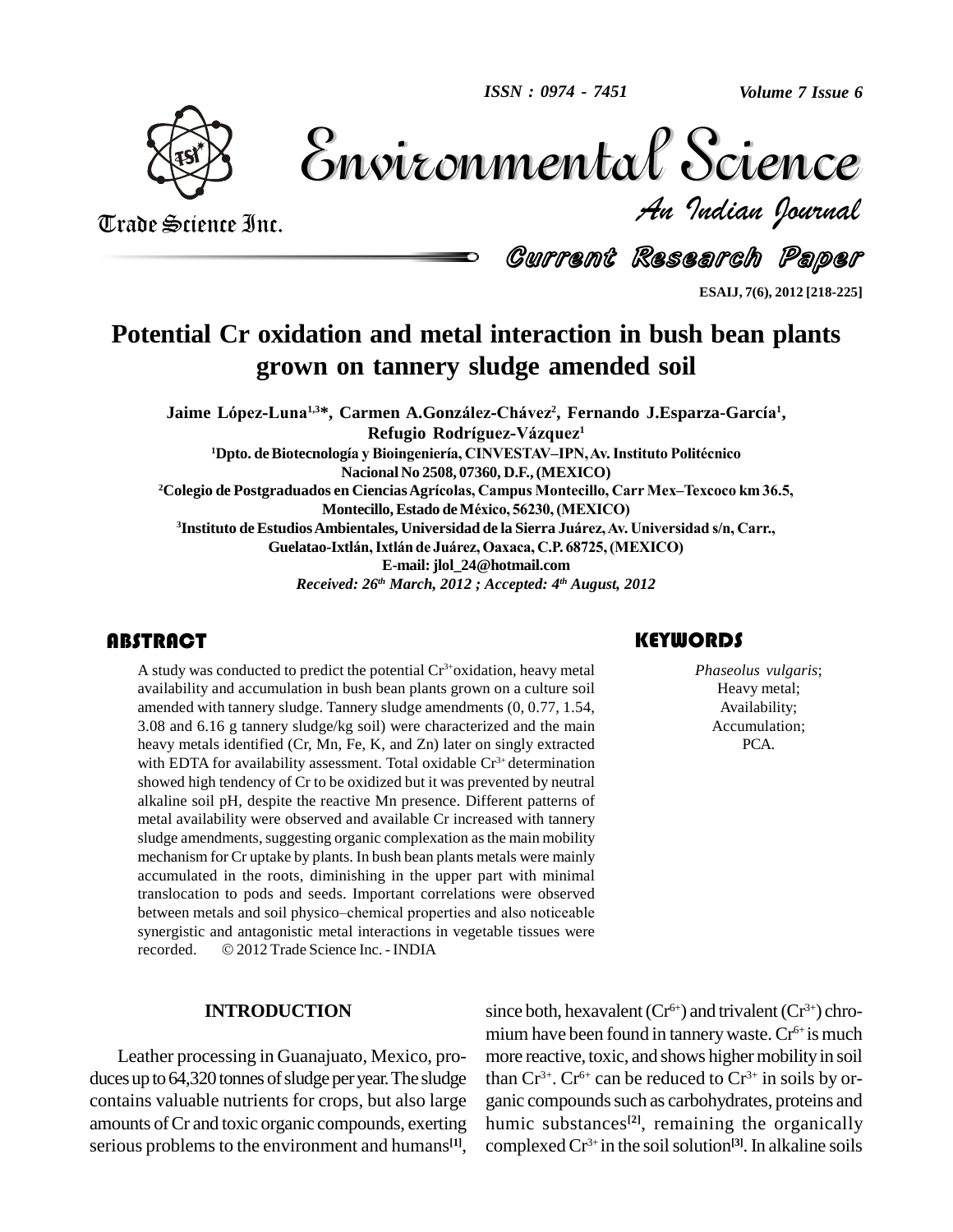Cr is mostly present as insoluble Cr  $(OH)_3$ , which pre-<br>vents Cr leaching into the groundwater or its uptake by<br>plants. However, in more alkaline soil solutions (pH 7– through vents Cr leaching into the groundwater or its uptake by 10), precipitation of  $Cr^{3+}$  competes efficiently with or-<br>ganic complexation<sup>[4]</sup>. Soils that are low in organic matganic complexation<sup>[4]</sup>. Soils that are low in organic matter and high in manganese  $(IV)$  oxides might be able to oxidize Cr<sup>[5]</sup>. Additionally, soil organic matter mineralization might mediate  $Cr^{3+}$  relocation and oxidation to design. Cr 6+ in high tannery sludge amended soil **[3,6]**.Accordingly, determination of the total metal content of soil samples is not sufficient to evaluate its mobility<sup>[7]</sup>. But  $_{\text{T}_0}$ procedures employinga single extractant providea suit able method to determine the potential availability of metals for plant uptake<sup>[8]</sup>. Indeed, metals extracted with EDTAhave shown good correlation with plant uptake in calcareous soils<sup>[9]</sup>. Thus, this study was conducted in  $\Gamma$ an agricultural tannery sludge amended soil to predict  $\frac{\text{ln}}{\text{Area}}$  were analyzed by atomic absorption spectrometry<br>metal availability potential oxidation of  $Cr^{3+}$  by Mn AAS (GBC-Avanta) using the 7000A EPAmetal availability, potential oxidation of Cr<sup>3+</sup> by Mn<br>oxides, and the effect of metal accumulation and inter-<br>action on the fully–grown bush bean *(Phaseolus vul-***Hexav** oxides, and the effect of metal accumulation and inter*garis)* cultivars.

### **MATERIALSAND METHODS**

### **Soil, tannery sludge and test seeds**

A culture sandy soil was collected at Dolores Soil, tannery sludge and test seeds<br>A culture sandy soil was collected at Dolores<br>Hidalgo, Guanajuato, México (latitude 21° 13' 08" N, A culture sandy soil was collected at Dolores<br>Hidalgo, Guanajuato, México (latitude 21° 13' 08" N,<br>longitude 100° 49' 25" W). The soil was air-dried at Met Hidalgo, Guanajuato, México (latitude 21° 13' 08" N,<br>longitude 100° 49' 25" W). The soil was air-dried at<br>room temperature and sieved through a 2-mm mesh. Dry tannery sludge was collected from a leather indusroom temperature and sieved through a 2–mm mesh. For available metal extraction, 5 g of soil in 25 ml<br>Dry tannery sludge was collected from a leather indus-<br>tryin León Guanajuato. México. Soil and tannery sludge chanically Dry tannery sludge was collected from a leather indus-<br>try in León Guanajuato, México. Soil and tannery sludge chanica<br>were physico–chemically characterized. Seeds of bush determ try in León Guanajuato, México. Soil and tannery sludge chanical<br>were physico-chemically characterized. Seeds of bush determ<br>bean (Flor de Mayo variety Bajío) were provided by were physico-chemically characterized. Seeds of bush<br>bean (Flor de Mayo variety Bajío) were provided by<br>INIFAP–México. Seeds were selected for uniformity and damaged ones were discarded.

### **Experimental setup**

Experiments were conducted as described by Experimental setup<br>Experiments were conducted as described by ously<br>López–Luna et al<sup>[10]</sup>. Briefly, pots without drainage holes bath. (11.5 cm diameter) were filled with 1kg amendments containing  $0, 0.77, 1.54, 3.08$  and  $6.16$  g tannery sludge/ kg soil to rend approximately  $0, 50, 100, 200$  and  $400$ mg Cr/kg soil. The seeds were disinfected in  $0.1\%$  HgCl<sub>2</sub> for 2 min, after which they were washed three times with deionized water. Four seeds were sown in each pot at a depth of 5 cm, adding previously 200 ml of

distilled water to each pot. Deionized water was added as necessary to maintain the soil surface moisture throughout the test. Thirty days after sowing, each pot was complementary fertilized with 300 kg/ha ammonia sulfate  $(20.5 % N)$  and  $87 kg/h$ atriple calcium superphosphate (46%  $P_2O_5$ ). The experiment (80 pots) was conducted in a greenhouse in a completely randomized design. There were four replications and the plants were harvested at 100 days after sowing for quantifying metal accumulation.

### **Total metal determination**

Representative samples of tannery sludge amendments and sandy soil (control soil) were digested with HCl:HNO<sub>3</sub> 2:1 (v/v). Three replicates of each sample were evaluated. All metal samples (Cr, Mn, Fe, K and<br>Zn) were analyzed by atomic absorption spectrometry<br>AAS (GBC–Avanta) using the 7000A EPA– Zn) were analyzed by atomic absorption spectrometry Method **[11]**.

### **Hexavalent andtrivalent chromiumdetermination**

Cr 6+ determination in tannery sludge and tannery sludge amended soil was conducted by alkaline diges-Cr<sup>6+</sup> determination in tannery sludge and tannery<br>sludge amended soil was conducted by alkaline diges-<br>tion using the 3060 EPA–Method<sup>[12]</sup>. Hexavalent Cr was colorimetrically determined by the 7696A EPA-Method **[13]**.Cr 3+ was determined by the difference between total  $Cr$  and  $Cr^{6+}$ .

### **Metal availability determination**

For available metal extraction,  $5 \text{ g}$  of soil in 25 ml of EDTA 0.05 mol/l (pH 7 with  $NH<sub>A</sub>OH$ ) were medetermined byAAS as described before.

### **Total oxidable trivalent chromium**

For total oxidable Cr $^{3+}$ , 1 g sample was extracted with 40 ml of commercial bleach (6% or NaClO 0.7 mol/l) adjusted to pH 9.5 with HCl.Tubes were vigor ouslymixed and then placed 20min in a water boiling bath. Samples were vigorously mixed again and centrifuged to obtain the clear extract **[14]**.Total oxidableCr 3+ from filtered samples, was AAS determined.

### **Reactive manganese**

**Indian 140**<br> **I**<br> **I**<br> **Process**<br> **Process**<br> **Process** d with 40<br>chloride<br>science<br>Science For reactive Mn, 1 g sample was extracted with 40 ml of 0.1 mol/l hydroxylamine hydrochloride For reactive Mn, 1 g sample was extracted with 40 ml of 0.1 mol/l hydroxylamine hydrochloride (NH<sub>2</sub>OH·HCl) in HNO<sub>3</sub> 0.01 mol/l. Samples were me-



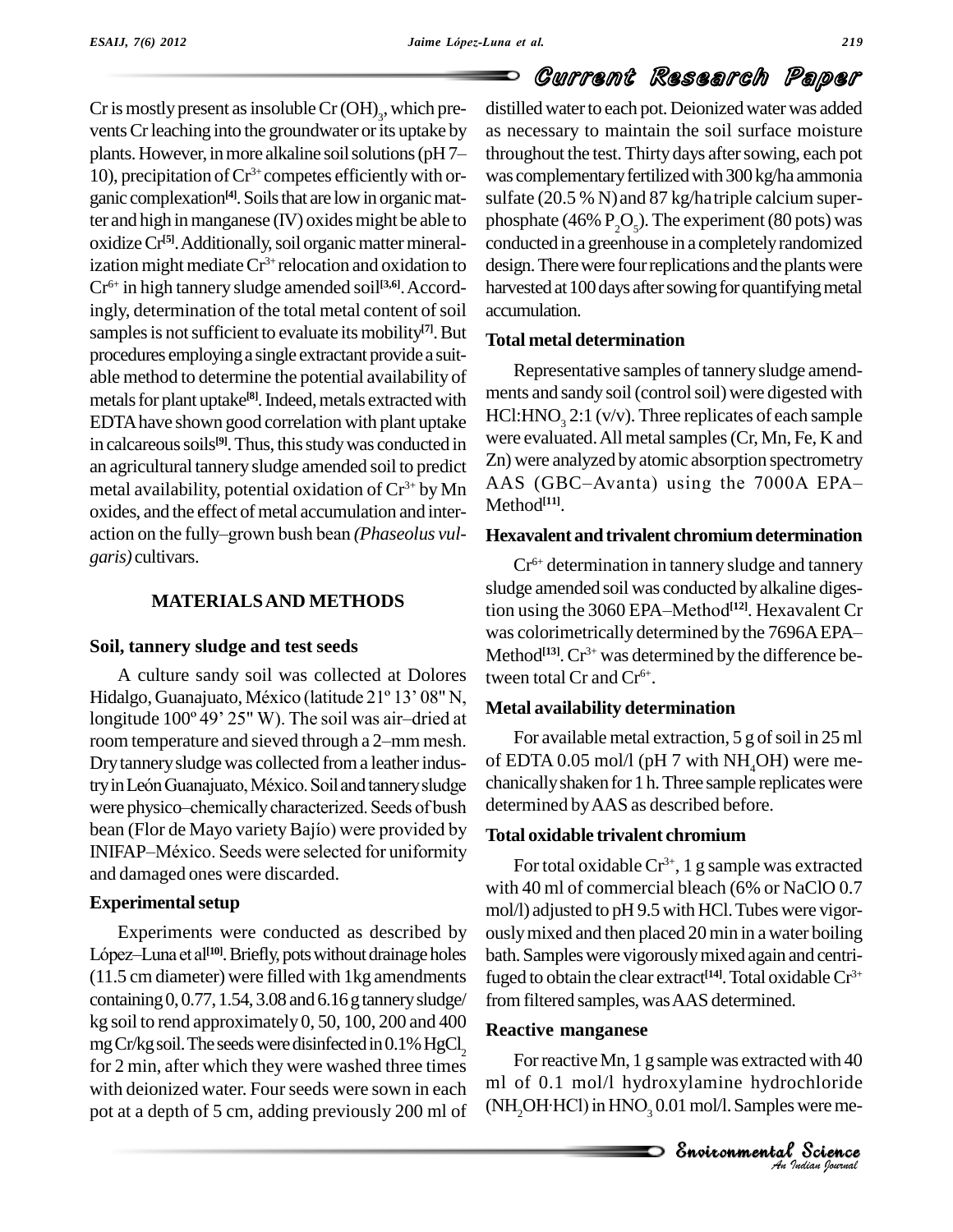chanicallyshaken 30 min and then centrifuged **[15]**.Re active Mn from filtered liquid supernatant was AAS determined.

### **Metal determination in plant tissues**

Plants were uprooted and thoroughly washed with distilled water to remove the adhered soil. Next, the samples (separated into roots, shoots, pods and seed distilled water to remove the adhered soil. Next, the<br>samples (separated into roots, shoots, pods and seed<br>fruits) were oven-dried at 70°C for 48 h. Then milled and weighed, and the vegetablematerial digested with fruits) were oven-dried at 70°C for 48 h. Then milled<br>and weighed, and the vegetable material digested with<br>HCl:HNO<sub>3</sub> (2:1; v/v) in a microwave-oven. Metals (Cr,<br>Mn, Fe, K and Zn) from four replicates were AAS determined.

#### **Statistical analysis**

Analyses of variance (ANOVA) and LSD tests were conducted for total metal content assessment. For metals from EDTA extraction, total oxidable Cr<sup>3+</sup> and <sup>SINCC II</sup> were conducted for total metal content assessment. For metals from EDTA extraction, total oxidable Cr<sup>3+</sup> and sinc<br>reactive Mn, ANOVA and Tukey's multiple comparison tests were used to determine significant differences<br>amendments: 0 g/kg (pH 7.61, EC 240 µS/cm), 0.77<br>amendments: 0 g/kg (pH 7.61, EC 240 µS/cm), 0.77 among treatments.Analyses of variance (GLM) and means comparisons (LSD) were conducted to identify<br> $EC\ 460 \mu S/cm$ ),  $3.08 \frac{g}{kg}$  (pH 7.88, EC 596  $\mu S/cm$ ) significant differences of metal accumulation in vegetal<br>and  $6.16 \frac{\mu}{\pi}$  kg (pH 7.91, EC 1036  $\mu$ S/cm) bringing about tissues.To establish the relationships between metals extracted with EDTA, total oxidable  $Cr^{3+}$ , reactive Mn and metal accumulation in plants, a PrincipalCompo nentAnalysis(PCA) was conducted using a correlation matrix. Statistical analyses were performed with the SAS System Software ver. 9.0 **[16]** at *P*<0.05.

### **RESULTSAND DISCUSSION**

# **Soil, tannery sludge and tannery sludge amend menths**<br>**ments** physico—chemical properties<br>**ments physico—chemical properties**

The soil analysis in dry basis revealed the following characteristics: pH 7.61, electrical conductivity (EC) The soil analysis in dry basis revealed the following<br>characteristics: pH 7.61, electrical conductivity (EC)<br>240  $\mu$ S/cm, CEC 137.5 mmol<sub>+</sub>/ kg, total C 10.80 g/ kg, total N 0.80 g/kg, extractable P 0.015 g/kg, total  $Cr 8.70$  mg/kg, sand  $88\%$ , silt 7% and clay 5%. It was found a neutral alkaline sandy soil that in fact affected metal behavior being explained ahead. Sludge characteristics were: pH 8.65, total C 76.20 g/kg, total N 7.60 g/kg, extractable P 0.017 g/kg, total Cr 65 016 mg/kg, Cr<sup>+6</sup> 6 mg/kg, meaning that Cr in tannery sludge is almost trivalentCr **[10]**.C,N and P content in amend ments was not significantly different from control soil, since little amounts of sludge were added to soil because of the high total Cr concentration in tannery sludge.<br>Conversely, pH and EC increased with tannery sludge<br>amendments: 0 g/kg (pH 7.61, EC 240 µS/cm), 0.77 Conversely, pH and ECincreased with tannery sludge Conversely, pH and EC increased with tannery sludge<br>amendments: 0 g/kg (pH 7.61, EC 240 μS/cm), 0.77<br>g/kg (pH 7.84, EC 363 μS/cm), 1.54 g/kg (pH 7.85, amendments: 0 g/kg (pH 7.61, EC 240 μS/cm), 0.77<br>g/kg (pH 7.84, EC 363 μS/cm), 1.54 g/kg (pH 7.85,<br>EC 460 μS/cm), 3.08 g/kg (pH 7.88, EC 596 μS/cm) g/kg (pH 7.84, EC 363 μS/cm), 1.54 g/kg (pH 7.85,<br>EC 460 μS/cm), 3.08 g/kg (pH 7.88, EC 596 μS/cm)<br>and 6.16 g/kg (pH 7.91, EC 1036 μS/cm) bringing about accentuated neutral alkaline conditions.

### **Total andavailablemetal contentintannery sludge amended soil**

Total Cr increased with tannery sludge amendments (TABLE 1). Cr 6+ was not longer detected, thus total

| <b>Metals</b> | Tannery sludge addition (g/kg soil)                                  |                               |                                                                                                                                   |                                    |                                |  |  |
|---------------|----------------------------------------------------------------------|-------------------------------|-----------------------------------------------------------------------------------------------------------------------------------|------------------------------------|--------------------------------|--|--|
| (mg/kg)       | $0$ (control)                                                        | 0.77                          | 1.54                                                                                                                              | 3.08                               | 6.16                           |  |  |
| Total         |                                                                      |                               |                                                                                                                                   |                                    |                                |  |  |
| Cr            | $8.70 \pm 0.50a$                                                     | $53.42 \pm 5.68b$             | $94.17 \pm 3.07c$                                                                                                                 | $210.58 \pm 30.14$ d               | $432.817 \pm 15.39e$           |  |  |
| Mn            | $186.63 \pm 15.76a$                                                  | $210.10 \pm 18.27$ ab         | $202.34 \pm 13.65$ ab                                                                                                             | $215.97 \pm 12.19 b$               | $211.22 \pm 3.16ab$            |  |  |
| Fe            | $9423.75 \pm 652.20a$                                                | 8758.33±229.38a               | $8198.75 \pm 1013.59a$                                                                                                            | $8053.75 \pm 1730.74$ <sup>a</sup> | $9782.92 \pm 240.90a$          |  |  |
| K             | 1615.00±207.89a                                                      | $1291.17 \pm 16.50b$          | $1722.67 \pm 99.15^a$                                                                                                             | $2017.17 \pm 5.13c$                | $1680.50 \pm 26.01^a$          |  |  |
| Zn            | $30.47 \pm 1.60a$                                                    | $30.15 \pm 0.23$ <sup>a</sup> | $31.35 \pm 2.35a$                                                                                                                 | $29.65 \pm 2.58a$                  | $29.76 \pm 1.00a$              |  |  |
| Available     |                                                                      |                               |                                                                                                                                   |                                    |                                |  |  |
| Cr            | $0.56 \pm 0.11a$                                                     | $9.29 \pm 0.06$ b             | $18.64 \pm 1.23c$                                                                                                                 | $31.52 \pm 1.29$ d                 | $57.28 \pm 5.10e$              |  |  |
| Mn            | $7.35 \pm 0.65a$                                                     | $6.95 \pm 0.09a$              | $6.69 \pm 0.46a$                                                                                                                  | $6.08 \pm 0.39$ <sup>a</sup>       | $6.71 \pm 1.27^{\rm a}$        |  |  |
| Fe            | $62.11 \pm 19.44a$                                                   | $56.47 \pm 17.41a$            | $56.69 \pm 10.35a$                                                                                                                | $57.37 \pm 19.88$ <sup>a</sup>     | $88.16 \pm 11.81a$             |  |  |
| K             | $28.11 \pm 3.71a$                                                    | $35.73 \pm 22.23^{\circ}$     | $23.52 \pm 9.92a$                                                                                                                 | $27.37 \pm 3.39^a$                 | $44.78 \pm 21.33$ <sup>a</sup> |  |  |
| Zn            | $2.56 \pm 0.23a$                                                     | $2.64 \pm 0.075a$             | $2.62 \pm 0.09a$                                                                                                                  | $2.91 \pm 0.290^a$                 | $3.47 \pm 0.55^{\mathrm{a}}$   |  |  |
|               | LSD test for total metal. $P<0.05$ Tukey's test for available metal. |                               | Values are means of three replicates $\pm$ standard deviation. Means with the same letter are not significantly different. P<0.05 |                                    |                                |  |  |
|               | Environmental Science<br>An Indian Nournal                           |                               |                                                                                                                                   |                                    |                                |  |  |

**TABLE1 :Total andEDTAavailable metal contentin tannery sludge amended soil.**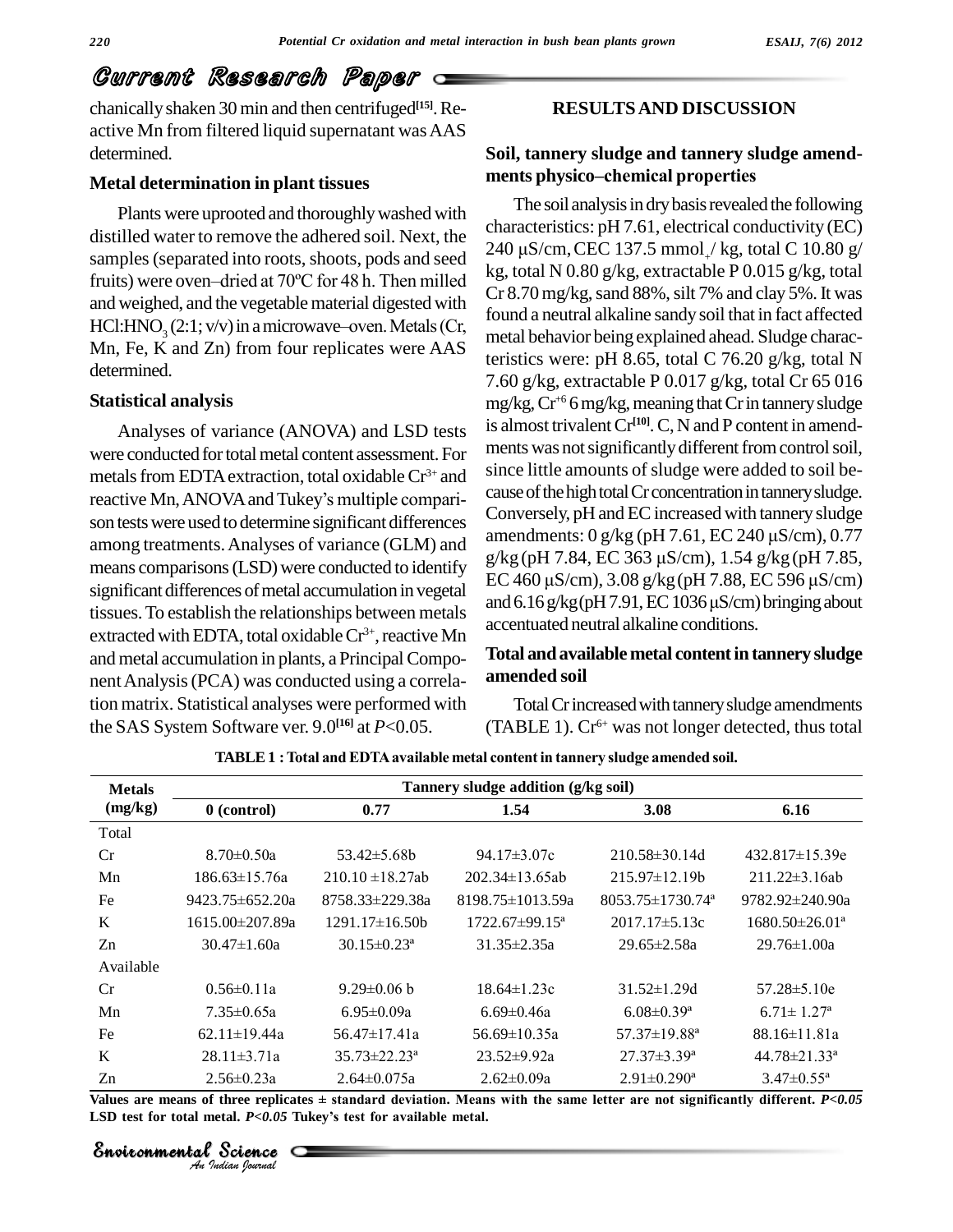O

### Current Research Paper

metal content was assumed as  $Cr^{3+}$ . Tannery sludge mange amendments were also found to contain important concentrations of Mn, Fe, K and Zn, although without significant differences among treatments. EDTA available Cr (TABLE 1) increased with tannery sludge amendments, but only 10% of total Cr was found to be available, meaning restricted Cr for plant uptake. For Mn, Fe, K, and Zn, there were no significant dif-For Mn, Fe, K, and Zn, there were no significant dif-<br>ferences between the control soil and any of the treated<br>ral role of metal-tolerant plant growth promoting For Mn, Fe, K, and Zn, there were no significant differences between the control soil and any of the treated ral ro soils (*P*>0.05 Tukey's test). Results for other single rhizole ferences between the control soil and any of the treated ral role<br>soils (P>0.05 Tukey's test). Results for other single rhizobal<br>extractants than EDTA could be revised in López-<br>tant than Luna et al **[10]**.

### **Total oxidable trivalent chromium and reactive manganese**

Total oxidable  $Cr^{3+}$  increased importantly from  $6.06$  Such as mg/kg in the control soil to  $376.24$  mg/kg for the maximum tannery sludge amendment (Figure 1), since hypochlorite used in the extraction quickly oxidizes and<br>extracts the inert forms of  $Cr^{3+}$  like those from skins<br>tannery process in soil<sup>[14]</sup>, although it should be noticed<br>that along the experiments  $Cr^{6+}$  was no longe extracts the inert forms of  $Cr^{3+}$  like those from skins  $\frac{1}{8}$  380  $\tanh$  tannery process in soil<sup>[14]</sup>, although it should be noticed  $\qquad \mathcal{Q}$   $_{360}$ . that along the experiments  $Cr^{6+}$  was no longer detected. Cr oxidation rate is determined by speciation and mo- $\frac{5}{3}$  320 bility of Cr as well as the aged immobile surfaces of Mn oxides<sup>[14]</sup>. Accordingly, in this work important reactive  $\frac{1}{8}$  <sup>100</sup> bility of Cr as well as the aged immobile surfaces of Mn<br>oxides<sup>[14]</sup>. Accordingly, in this work important reactive<br>Mn levels (124–150 mg/kg) were observed, although without significant differences among treatments  $\frac{25}{3}$ Mn levels (124–150 mg/kg) were observed, although without significant differences among treatments (*P*>0.05 Tukey's test). Interestingly, this total reducible Mn could react with the Cr susceptible to oxidation, increasing Cr mobility and availability for plants and, consequently its accumulation in vegetable tissues. However, if  $Cr^{3+}$  is not in a mobile form or that it could replicat be mobilized, it will not be oxidized in spite of optimal are not significantly different. P<0.05 Tukey's test.

manganese oxides surfaces<sup>[14]</sup>. Because of the alkaline conditions of this tannery sludge amended soil, Cr was expected to easily precipitate as insoluble Cr (OH) 3 limiting uptake byplants. Nevertheless, organic com plexation ofCr 3+ has been found to efficientlycompete with precipitation, rendering more soluble and there-<br>fore more mobile Cr species<sup>[17]</sup>.<br>Conversely, in metal–contaminated soils, the natufore more mobileCrspecies **[17]**.

ral role of metal-tolerant plant growth promoting rhizobacteria in maintaining soil fertility is more important than in conventional agriculture, where greater use of agrochemicals minimize their significance<sup>[18]</sup>. Besides their role in metal detoxification/removal, rhizobacteria also promote the growth of plants by other mechanisms such as production of growth promoting substances and siderophores<sup>[18]</sup>. In this work *Rhizobium* nodules were observed in roots of bush bean plants(Figure 2) that



Figure 1 : Total oxidable trivalent Cr and reactive Mn in<br>tannery sludge amended soil. Values are means of three<br>replicates±standard deviation. Means with the same letter tannery sludge amended soil. Values are means of three<br>replicates±standard deviation. Means with the same letter<br>are not significantly different. P<0.05 Tukey's test.



Figure 2 : Root nodulation of bush beans cultivars amended with tannery sludge (expressed as percentage of control soil). **The picture correspondsto control plants.**

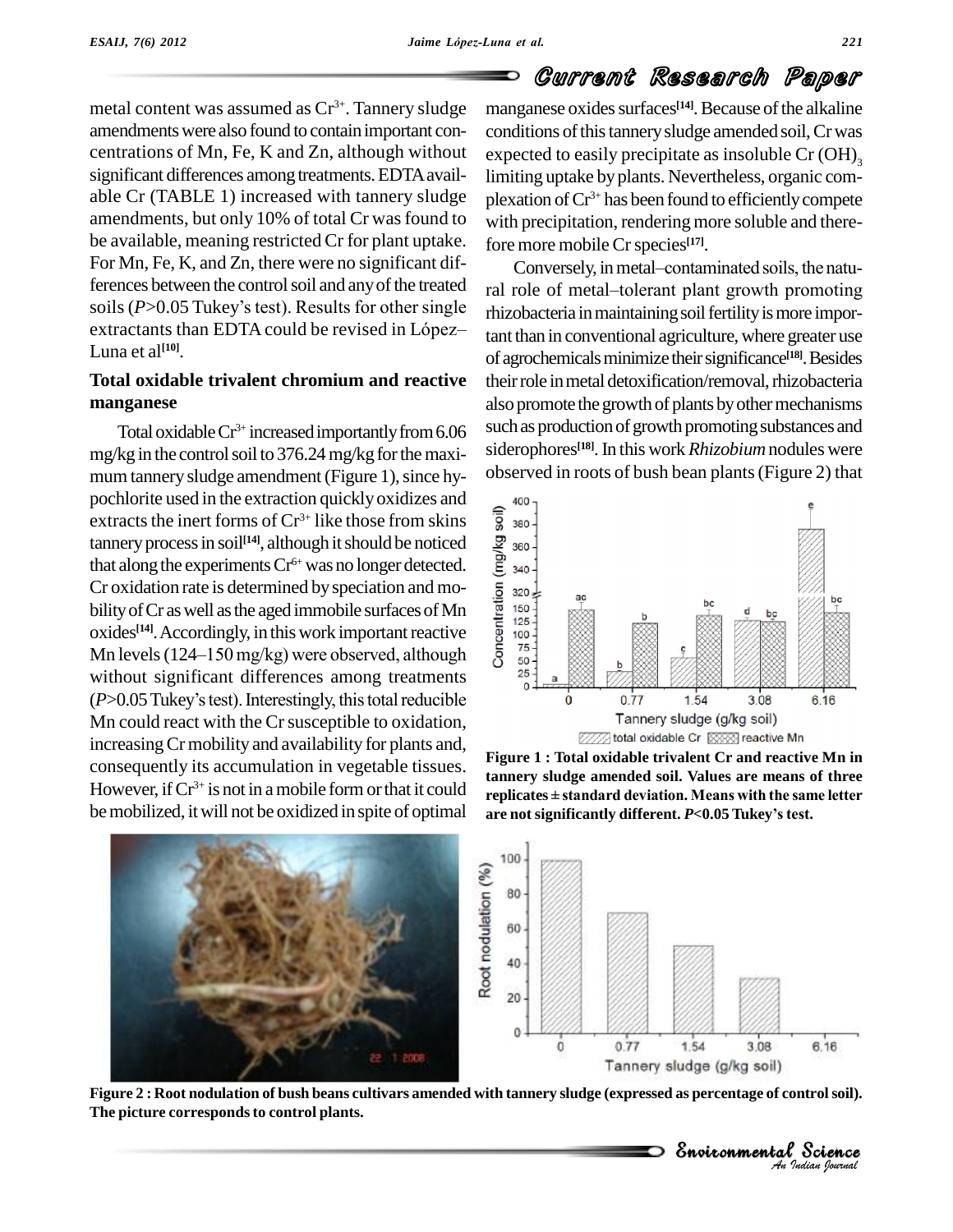diminished with increasing tannery sludge amendments, slu GUITTENIG ISSEEIT GIVE FEIPET<br>diminished with increasing tannery sludge amendments, sludge<br>as response to Cr toxicity (broadly discussed in López— nificant Luna et al.<sup>[10]</sup>). Rhizobacterial growth promoting sub- obs stances and bush bean root exudates could have mobilized Cr through Cr<sup>3+</sup>-organic complex. Fact explaining have be the noticeableCr accumulation in bush bean tissues, despite lowCr availability.

### **Metal accumulation in vegetable tissues**

Metals primarily accumulated in the roots of plants (TABLE 2), with exception of K that tended to be ac cumulated in the aerial parts of the plants, as it was lowe (TABLE 2), with exception of K that tended to be ac-<br>cumulated in the aerial parts of the plants, as it was lower i<br>observed in *Sesamum indicum* (L) grown on tannerysludge amended soil<sup>[19]</sup>. Cr accumulation increased with found: tannery sludge amendments. Significant differences among treatments were not observed for the other metals. Cr accumulation in upper parts of the plants in creasedwith tannerysludge amendments but accumulation only differed significantly in treatments with higher

sludge ratios. Mn accumulation was shown not to significantly differ among treatments. Just the opposite was observed for Fe and K, although no clear tendency was observed in the accumulation patterns. Zn and Cd have been shown to be greater incorporated in culti vars grown on sandy soils with low organic matter level **[20]**. Indeed corroborated in the present work, as Zn primarily accumulated in the roots and was then translocated to the aerial part of the plants, regardless of its low availability. Cr concentration in plant tissues was diminished from the root to the aerial part, being lower in pods and seeds. Cr accumulation in pods increased with tannery sludge amendments, but it was found 50% lesser Crin seeds. Mn and Fe accumulation was slightly higher in the pods and seeds of control plants than those from tannery sludge amendments. For K, no significant differences were observed in pods, while the greatest accumulation in seeds was observed in plants grown on soil containing 3.08 g of tannery

|               |                    | Tannery sludge addition (g/kg soil) |                      |                          |                     |  |
|---------------|--------------------|-------------------------------------|----------------------|--------------------------|---------------------|--|
|               | $Cr (\mu g/g)$     | $Mn (\mu g/g)$                      | Fe $(\mu g/g)$       | $K(\mu g/g)$             | $\text{Zn}$ (µg/g)  |  |
| Root          |                    |                                     |                      |                          |                     |  |
| 0 control     | 14.88±1.95 a       | $235.51 \pm 35.58$ a                | 9345.98±1599.90 ab   | 11168.99±1413.81a        | $42.53 \pm 6.77$ a  |  |
| 0.77          | 260.96±20.70 b     | 210.64±22.23 ab                     | 8565.96±1469.23 ab   | 15370.83±155.13 b        | $40.44 \pm 4.01a$   |  |
| 1.54          | 285.86±40.93 b     | 234.05±17.61 a                      | 10350.79±1994.94 a   | 11822.18±3259.27 ab      | 46.76±4.79 ab       |  |
| 3.08          | 764.26±13.42 c     | $182.70\pm13.42$ bc                 | 8503.72±1020.62 ab   | $8404.23 \pm 769.58$ a   | 46.50 $\pm$ 2.80 ab |  |
| 6.16          | 1336.00±7.45 d     | $154.28 \pm 7.45$ c                 | 7225.79±861.20 b     | 8607.79±506.79 a         | 53.94±6.54 b        |  |
| Aerial part   |                    |                                     |                      |                          |                     |  |
| 0 control     | $9.39 \pm 3.32$ a  | $51.95 \pm 6.39$ a                  | $153.72 \pm 18.73$ a | 23909.49±4375.65 ab      | $28.60 \pm 1.03$ ab |  |
| 0.77          | $9.84 \pm 3.38a$   | 47.75±13.24 a                       | $150.65 \pm 1.51$ a  | 18912.80±2876.99 b       | 30.30±4.31 a        |  |
| 1.54          | $9.62 \pm 1.59$ a  | $45.32 \pm 8.37$ a                  | $103.37 \pm 22.68$ b | $18624.07 \pm 1002.19$ b | 29.20 $\pm$ 3.25 a  |  |
| 3.08          | $28.45 \pm 5.75$ a | $54.50\pm6.10$ a                    | $203.46 \pm 2.10$ c  | 25933.93±5953.14 a       | $28.06 \pm 3.19$ ab |  |
| 6.16          | 1336.00±7.45 d     | 45.80±9.17 a                        | 207.12±21.12 c       | 13383.69±5775.11d        | $23.67 \pm 5.02$ b  |  |
| Pods          |                    |                                     |                      |                          |                     |  |
| 0 Control     | $3.57 \pm 1.72a$   | 84.83±14.97a                        | 50.28±9.94a          | 19407.75±7556.05a        | $23.41 \pm 1.25a$   |  |
| 0.77          | $3.99 \pm 1.62a$   | 42.97±10.03bc                       | 32.65±8.60b          | 28196.00±1844.13a        | $5.84 \pm 0.96$     |  |
| 1.54          | $6.24 \pm 2.07a$   | $37.66\pm0.33h$                     | $37.38 \pm 3.60$ abc | 27282.21±465.40a         | $9.47 \pm 0.98$     |  |
| 3.08          | $8.27 \pm 1.75a$   | 54.92±6.90c                         | $29.61 \pm 7.84$ bc  | 25645.95±6071.62a        | $5.04 \pm 0.41$     |  |
| Seeds (fruit) |                    |                                     |                      |                          |                     |  |
| 0 control     | $1.44 \pm 0.98a$   | $35.62 \pm 5.53a$                   | $30.40 \pm 3.60a$    | $11132.27 \pm 514.44a$   | $13.01 \pm 2.52a$   |  |
| 0.77          | $0.99 \pm 0.19a$   | 19.47±5.18b                         | 23.10±4.54a          | 12175.06±901.48a         | 14.27±3.94a         |  |
| 1.54          | $1.17 \pm 1.10a$   | $16.67 \pm 3.40b$                   | $23.30 \pm 3.29a$    | 15512.37±4147.82a        | $12.81 \pm 1.56a$   |  |
| 3.08          | $2.58 \pm 0.60^a$  | 28.77±2.48a                         | $30.45 \pm 9.18a$    | $19972.81 \pm 380.31$ b  | $6.69 \pm 0.83b$    |  |

**TABLE2 : Metal accumulation in bush bean cultivars**

*Indian Journal*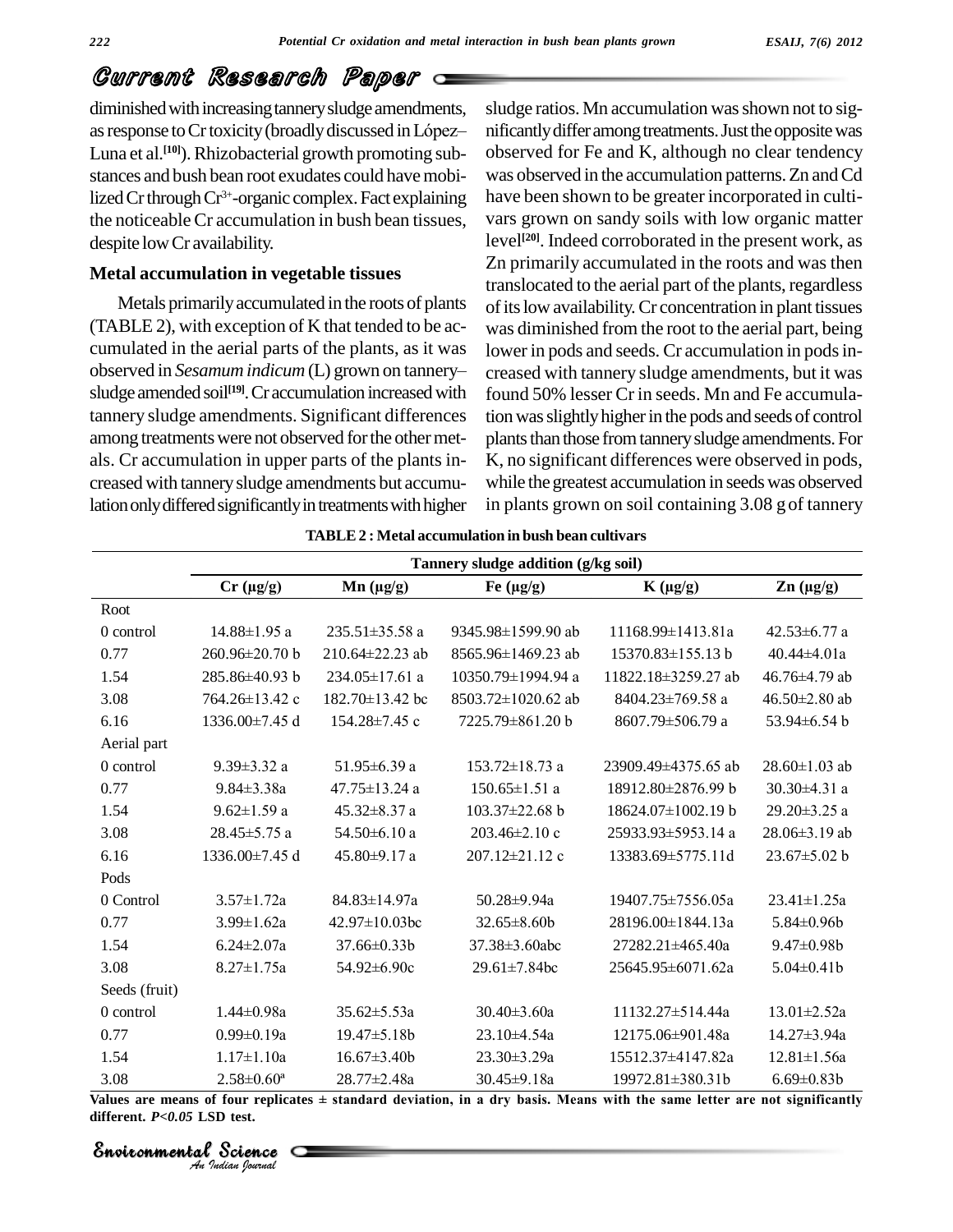sludge. Zn was mostly accumulated in pods from consludge. Zn was mostly accumulated in pods from concom-<br>trol plants (23.41  $\mu$ g/g), diminishing with increasing tan-<br>with nery sludge amendments, but without significant differences among treatments. Finally, for most treatments no significant differences were observed in the accu mulation pattern of this metal in seeds.

In the correlation matrix (data not shown) from PCA, metal accumulation in pods and seeds was ex cluded to avoid missing data, since at  $6.16$  g tannery  $\frac{1}{\text{account}}$  for the increase in Fe uptake. Although Zn–Fe sludge /kg soil pods and seeds were not formed. Correlation analysis showed that neutral alkaline soil pH and EC favored the increase of total oxidable  $Cr^{3+}(r)$  in  $\sigma$ 0.99,  $P<0.05$ ), thus increasing the EDTA available Cr  $(r 0.97, P<0.05)$  and then Cr accumulation at root level. Conversely, there was no correlation between total oxidable  $Cr^{3+}$  and reactive Mn, meaning negligible  $Cr_{form}$ oxidation despite being Mn oxides the only proven natural oxidants of Cr<sup>3+</sup> to Cr<sup>6+</sup> in soils, which increases Cr<sub>tota</sub> mobility and toxicity<sup>[15]</sup>. These results could be supported by the fact that higher pH might reduce reactive Mn oxide surface area, due to precipitation of Cr hy droxide species and enhanced Cr<sup>3+</sup> sorption caused by<br>increase in total Mn oxides charge, thereby reducing<br>Cr oxidation<sup>[21]</sup>. Additionally, Fe–Mn reactivity limits<br>inos for increase in total Mn oxides charge, thereby reducing Cr oxidation<sup>[21]</sup>. Additionally, Fe-Mn reactivity limits Cr oxidation and moreover, Fe oxides are known to effectively reduce Cr. Such conditions might suggest organic complexation as the main  $Cr^{3+}$  mobilization lier. Th mechanism, rendering available Cr for plant uptake despite the hardly noticeableCr oxidation.Anegative correlation was observed between Crand Mn accu mulation in root and upper part of bush beans(*r*-0.79 and  $-0.84$  respectively,  $P < 0.05$ ), showing an antagonistic effect.Conversely, Mn and Fe showed a syner gistic relationship (*r* 0.85 and 0.74, *P*<0.05).

### **Principal component analysis(PCA)for grouping variables**

PCA of the raw data was conducted using the correlation matrix to identify a reduced number of components that could capture the highest percentage of variance. Four components with eigenvalues =1 were retained (TABLE 3) and eigenvectors with weighty loadings were further on discussed, asthese eigenvectors were the most ponderous for PCA. The first principal

## Current Research Paper

*A* Figure 3b and 3c). Indeed, the ratio of these two met-*I* two met-<br>*S* seems to<br>their con-<br><br>*Padian lournal* tween Fe and Mn are commonly observed (left side of ft side of<br>wo met-<br>seems to<br>heir con-<br>**Science Relationships between the variables studied** ings for rFe, sFe, and rZn. Observed Zn–Fe synergism component (Prin1) explained 55% of the total variance with positive and similar loadings for EC, oxCr, aCr, rCr, and sCr.Similar but negative loadings were re corded for rMn and sMn confirming an antagonistic relationship with Cr. The second component (Prin2)<br>explained 13.85% of total variance with positive load-<br>ings for rFe, sFe, and rZn. Observed Zn–Fe synergism explained 13.85% of total variance with positive loadis reported to be linked with the P supply. It is sug gested that at a relativelyhigh accumulation ofPandZn in roots, the precipitation of  $\text{FePO}_4$  in root tissues can gested that at a relatively high accumulation of P and Zn<br>in roots, the precipitation of FePO<sub>4</sub> in root tissues can<br>account for the increase in Fe uptake. Although Zn–Fe antagonistic relationship in plants is more widely known and its mechanism is apparently similar to the depressing effects of other heavymetals onFe uptake **[22]**.Negative loadings were observed for rK and sK indicating antagonism with Fe, since K deficiency is also often associated with Fe toxicity **[22]**. Prin3 and Prin4 were found more related to metal interaction in tannery sludge amended soiland accounted for 10.79 and 8.24% of total variance, respectively. Opposite loadings between reMn and aMn in Prin3 might indicate lesser Mn availability because of Mn reactivity with the other metals and soil minerals. Positive loadings for aK and aZn demonstrated increased availability of these metals in neutral–alkaline soil conditions. Similar but opposed loadings for pH and reMn still sustain the fact that higher pH might reduce reactive Mn oxide surface area, lessening theMn oxides potential to oxidizeCr, as discussed earlier. The PCA graphic (Figure 3) describes the grouping of variables that exerted main effects on bush beans cultivars amended with tannery sludge. Circled vari ables (Figure 3a and right side of 3b and 3c) show a common pattern with pH and EC, representing an ideal scenario for Cr oxidation, increasing Cr availability and consequently Craccumulation in vegetable tissues. However, the last might have been prevented since Cr oxidation byMn oxidesisstrongly dependent on pH with the most effective reaction occurring from pH4.5 to 6.0 **[23]**.Zn accumulation in plant tissueswasfavored in neutral alkaline soils, as previouslymentioned.Fe is known to impair K uptake by plants and reactions beals in both growth medium and plant tissues seems to be more important to plant metabolism than their concentrations **[22]**.

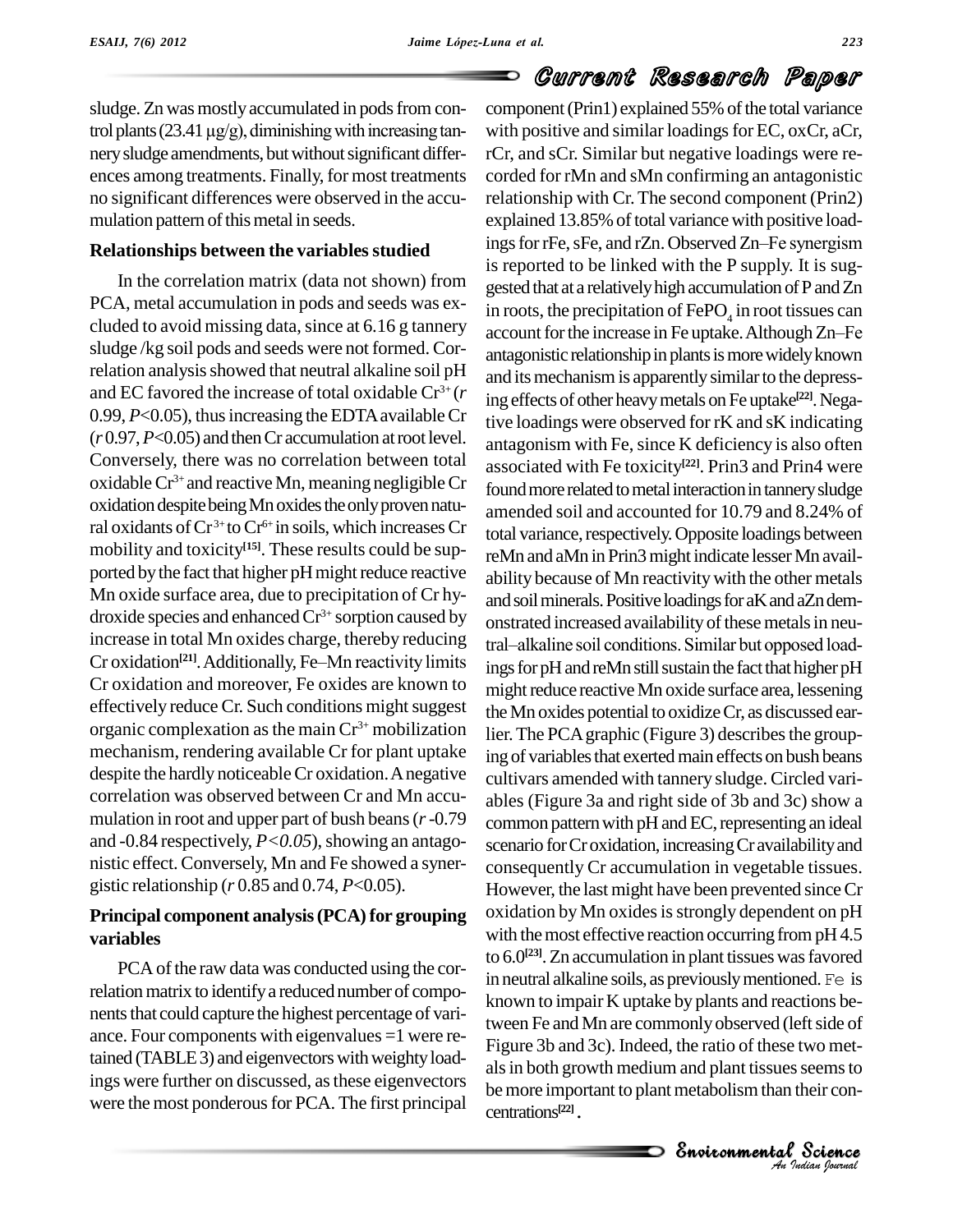**TABLE3 : Principal component analysis(PCA)**

| <b>Variables</b>         | Prin1      | Prin2    | Prin3    | Prin4    |
|--------------------------|------------|----------|----------|----------|
| pH                       | 0.211      | 0.006    | 0.154    | 0.502    |
| EC                       | 0.300      | 0.036    | $-0.098$ | 0.116    |
| oxCr                     | 0.295      | 0.022    | $-0.156$ | 0.051    |
| reMn                     | 0.013      | $-0.004$ | $-0.426$ | $-0.577$ |
| aCr                      | 0.300      | 0.063    | $-0.071$ | 0.124    |
| aMn                      | $-0.122$   | 0.221    | 0.397    | $-0.040$ |
| $\rm aFe$                | 0.190      | $-0.145$ | $-0.061$ | $-0.270$ |
| aZn                      | 0.164      | $-0.004$ | 0.532    | $-0.243$ |
| aK                       | 0.164      | $-0.004$ | 0.532    | $-0.243$ |
| rCr                      | 0.302      | 0.059    | $-0.042$ | 0.049    |
| rMn                      | $-0.277$   | 0.174    | $-0.042$ | 0.020    |
| rFe                      | $-0.195$   | 0.452    | $-0.022$ | 0.076    |
| rZn                      | 0.160      | 0.407    | $-0.019$ | 0.015    |
| rK                       | $-0.212$   | $-0.337$ | 0.004    | 0.258    |
| sCr                      | 0.302      | 0.059    | $-0.042$ | 0.049    |
| sMn                      | $-0.281$   | 0.185    | 0.025    | $-0.016$ |
| sFe                      | $-0.176$   | 0.471    | $-0.085$ | 0.083    |
| sZn                      | 0.247      | 0.185    | $-0.127$ | 0.200    |
| sК                       | $-0.212$   | $-0.337$ | $-0.127$ | 0.258    |
| Eigenvalue               | 10.48 2.63 |          | 2.05     | 1.57     |
| Total Variance (%) 55.14 |            | 13.85    | 10.79    | 8.24     |
| Accumulated (%)          | 55.14      | 68.69    | 79.77    | 88.01    |

**Prin principal component. Prefixes: ox = oxidable, re = reactive, a** = **available, r** = **root, s** = **aerial** part. Eigenvectors with weighty<br>**loadings** were highlighted. **loadings were highlighted.**

### **CONCLUSIONS**

Cr availability increased with tannery sludge amendments andCr 3+ showed strong tendencyto be oxidized. Nevertheless, Croxidation by Mn oxides was restricted to more acidic pH range. Metal reactivity was affected by tannerysludge amended soil properties. Most met alsweremainlyaccumulated in roots and then translo cated to aerial parts of the plants with minimal Cr accumulation in seeds.Synergistic and antagonistic interactions were observed between metals in soil and plants.

### **ACKNOWLEDGEMENTS**

*Andre Consejo Nau*<br>*Tecnologia* (Conacyt–México) fo<br>*Angle This work was financi*<br>*SEMARNAT–Conacyt–2002–C*<br>*Snoitonmental Science SEMARNAT*-Conacyt-2002-C01-0184.<br> *Snoiconmental Science*<br> *An Indian Journal* JLL thanks the *Consejo Nacional de Ciencia y TEXTER TEC TEC TEC TEC TECNOLOGIA* (Conacyt–México) for the Ph. D. scholar- [2] ship. This work was financially supported by Tecnología (Conacyt–México) for the Ph. D. schip. This work was financially supporte<br>SEMARNAT–Conacyt–2002–C01–0184.



**Figure 3 : Principal components (Prin1-4) screening the interaction of variablesin bush bean cultivars grown on tan nery sludge amended soil. Prefixes: ox = oxidable, re = reac** $t$ **ive,**  $a =$  **available,**  $r =$  **root,**  $s =$  **aerial** part

#### **REFERENCES**

- [1] M.Barajas-Aceves, J.Corona-Hernández, R.Rodríguez-Vázquez; J.Hazard.Mater, 146, 91-97 **(2007)**.
- **[2]** S.P.McGrath; Chromium and Nickel, in B.J.Alloway, (Ed); Heavy Metals in Soil, Blackie, London, **(1995)**.